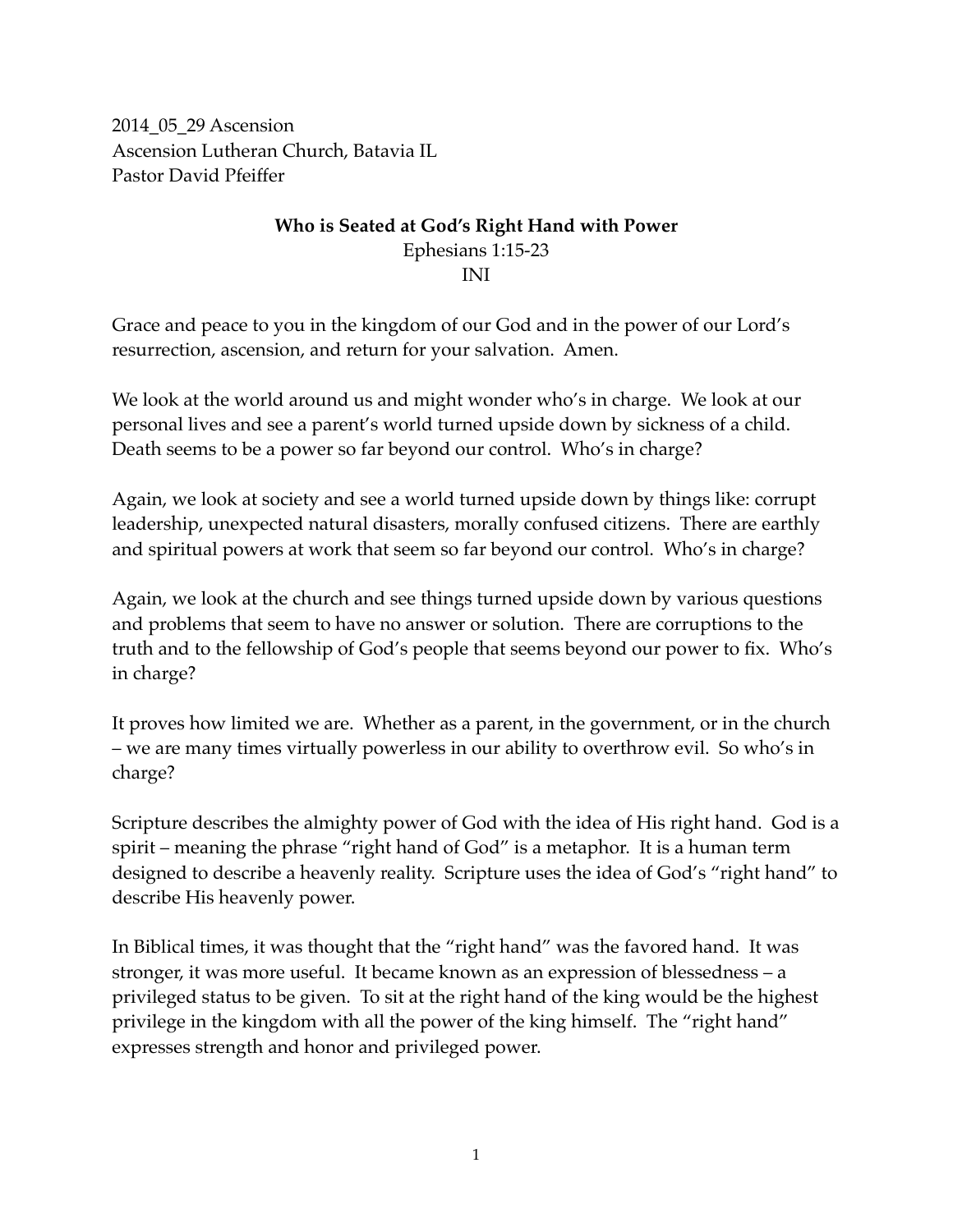And when applied to God it expresses unlimited power and highest honor within His heavenly kingdom. For Christ to be seated at the right hand of God is for Him to be granted unlimited power over all of God's Creation. His ascension to God's right hand is when our Lord entered into His exalted activity as Lord of all Creation. Our Lord's ascension is not so much about where He went, but about what He became. As true God He always held such status and power – but now for Him as true Man to take His position of honor and power – this is something new for Him, for the creation, and for mankind. It meant as true Man and intercessor between God and His creation, all things would be placed under His feet.

It is a power over death, over all spiritual and earthly powers, and over the church. The right question is not just "who's in charge" – but more properly, who is seated at the right hand of God?

### *Ephesians 1:15–23*

*<sup>15</sup> Therefore I also, after I heard of your faith in the Lord Jesus and your love for all the saints, <sup>16</sup> do not cease to give thanks for you, making mention of you in my prayers: 17 that the God of our Lord Jesus Christ, the Father of glory, may give to you the spirit of wisdom and revelation in the knowledge of Him, 18 the eyes of your understanding being enlightened; that you may know what is the hope of His calling, what are the riches of the glory of His inheritance in the saints, 19 and what is the exceeding greatness of His power toward us who believe, according to the working of His mighty power 20 which He worked in Christ when He raised Him from the dead and seated Him at His right hand in the heavenly places, 21 far above all principality and power and might and dominion, and every name that is named, not only in this age but also in that which is to come.*

*<sup>22</sup> And He put all things under His feet, and gave Him to be head over all things to the church, 23 which is His body, the fullness of Him who fills all in all.*

This is the Word of the Lord.

We pray,

Oh Holy Spirit who comes from the Father and from our Lord Jesus Christ, answer the prayer of the Apostle Paul and open the eyes of our heart that we may be enlightened in the hope of our calling, in the riches of our inheritance, and in the greatness of Your power toward us. Amen.

#### **1. Over Death**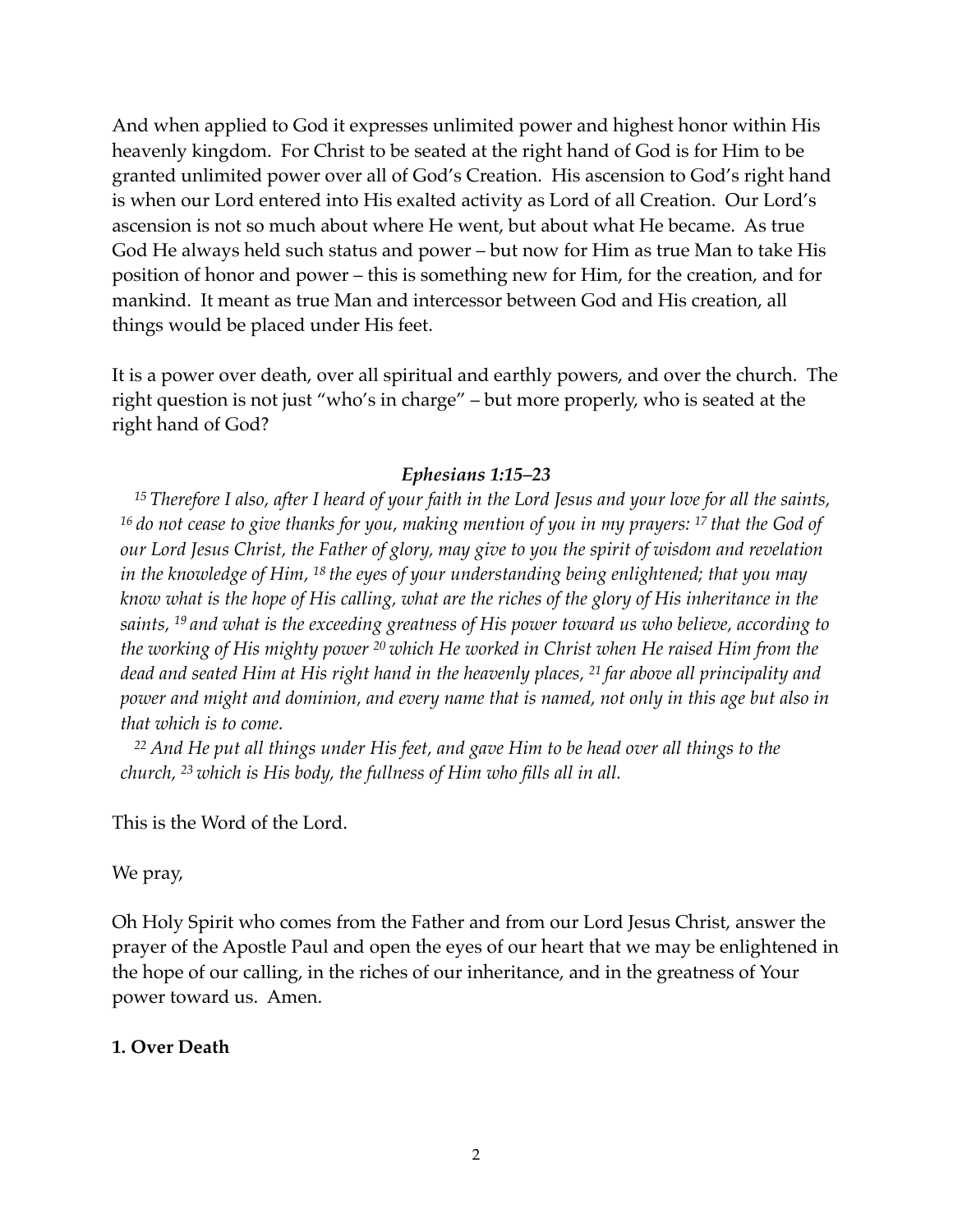Who's in charge? First we take a look at death. As we look into the sicknesses that plague our personal lives and callings, we might begin to wonder: who's in charge?

A daughter looks up to her parents to provide and protect. She thinks dad is the strongest person in the world. There is nothing he can't do. That is until sickness strikes. A grievous work of death attacks his daughter's immune system and suddenly there is nothing dad can do. Death seems to be in charge now.

He looks at her in the hospital with all those tubes and machines and wonders what he could have done differently. What more precautions could he have used? He wonders if the doctors are really doing all they can. Do we have the best health care money can buy? He wonders if he is doing all he can to save her, to bring her home again. But the truth is – he is powerless when it comes to death.

A Christian friend visits the hospital and sits down with the father to talk. He tells him how he has been praying for him and his daughter; not only that his daughter would get well, but also that her father would not lose hope. He does not cease to make mention of them in his prayers – that God would give them a spirit of wisdom; that they would know the hope of their calling, the riches of God's inheritance; and the exceeding greatness of His power toward those who believe.

He describes this as a power which cannot be seen on that hospital bed, but which is seen with the eyes of the heart. It is the almighty power of God which does the unseen work of giving us faith: to believe that God raised Jesus Christ from the dead and has seated Him at the right hand of God the Father and that because of this, nothing can separate us from His forgiveness and love. They share a Scripture from Romans chapter 8,

*Romans 8:34ff Who is he who condemns? It is Christ who died, and furthermore is also risen, who is even at the right hand of God, who also makes intercession for us. … Who shall separate us from the love of Christ? Shall tribulation, or distress, or persecution, or famine, or nakedness, or peril, or sword? For I am persuaded that neither death nor life, nor angels nor principalities nor powers, nor things present nor things to come, nor height nor depth, nor any other created thing, shall be able to separate us from the love of God which is in Christ Jesus our Lord.* 

This dad – so limited, so weak, so fearful – now calls upon a power and love that is unlimited. The powers we see in the world – the precautions we take; the doctors we hire; the health care we employ – these are all limited and temporal and in the end cannot overcome death; but what we do not see is unlimited. We don't know whether our Lord will restore this daughter to good health right now or not – but what we do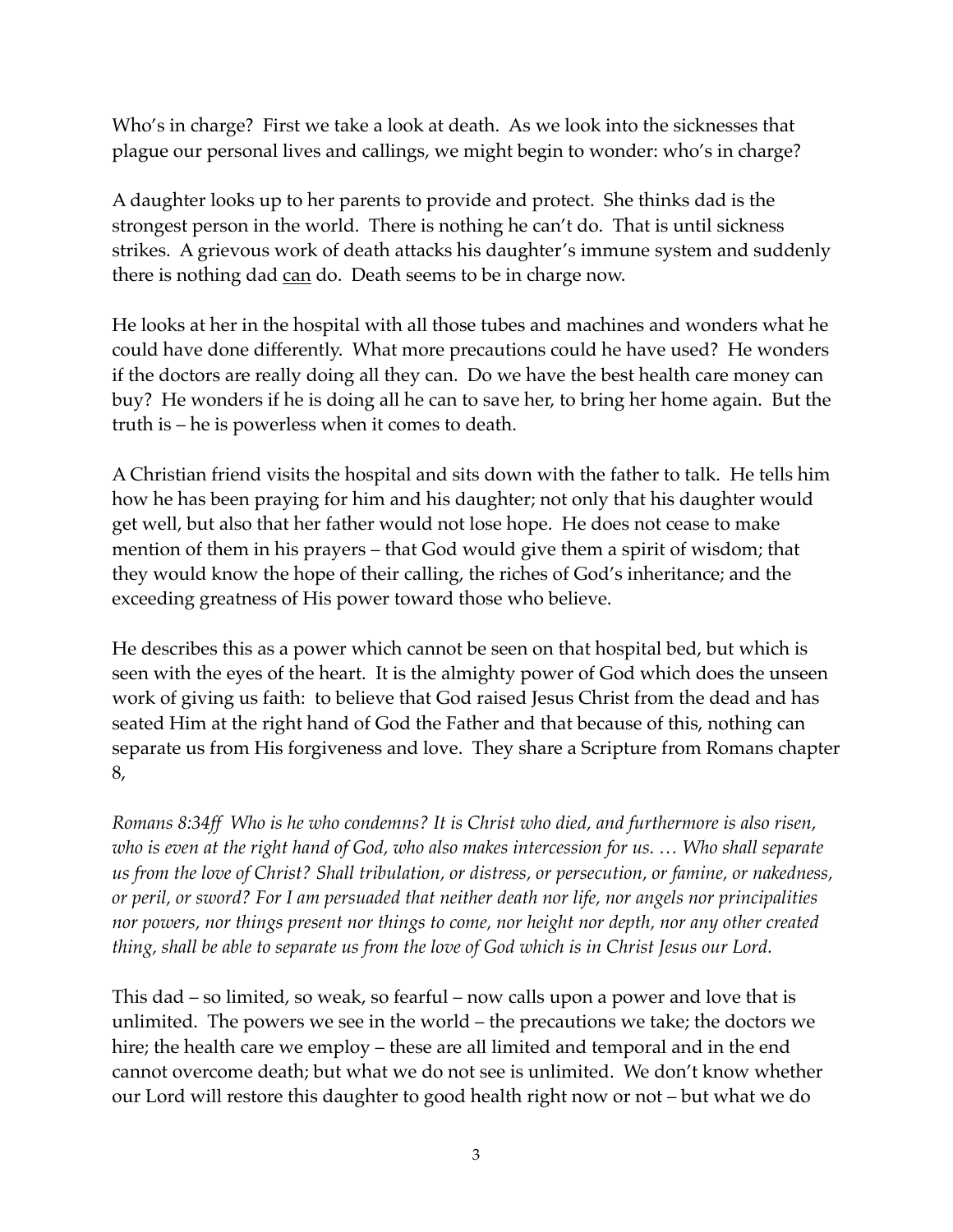know is this: the Lord of life has risen and is seated at God's right hand with power over death itself and He will save his daughter. He will restore her to perfected health in the last day – when He raises us all the dead and gives unto all who believe eternal life.

A troubled father finds confess what He can't see: "I believe in Jesus Christ our Lord, who ascended into heaven, and is seated at the right hand of God."

Sing TLH 221:1-2

## **2. Over All Spiritual and Earthly Powers**

Who's in charge? Now we take a look at society; we look at society and our government and we find ourselves again wondering – who's in charge?

We normally rely on our government to provide us with the best – cutting edge technology, superior medical care, the strongest military in the world. But what happens when forces beyond our control render a government virtually powerless. Terrorists find a weakness. The great towers which symbolize the power and success of the American way are left in rubble. Or a hurricane drowns a city in destruction and chaos ensues. FEMA tries to respond, but no one seems to know who's in charge. There are forces beyond their control at work.

The Apostle Paul sees more at work in this world than human beings. He writes in chapter 5: *Ephesians 6:11–12 Put on the whole armor of God, that you may be able to stand against the wiles of the devil. For we do not wrestle against flesh and blood, but against principalities, against powers, against the rulers of the darkness of this age, against spiritual hosts of wickedness in the heavenly places.* 

The Apostle Paul sees not the world in power but spiritual powers in the world and spiritual beings at work through the world. This world is under the sway of more than just a few people at the top or the random events of "mother nature." When the Apostle Paul uses the terms "principality, power, might, and dominion" – he refers not only to earthly powers, but also to spiritual forces. These terms used are the Jewish way of speaking of angelic powers – as He says in chapter 3 "the principalities and powers in the heavenly realms. These are not just the good angels; but Paul sees also evil angels at work; evil angels are influencing the course of events in the world and all under the service of the chief of the fallen angels – Satan.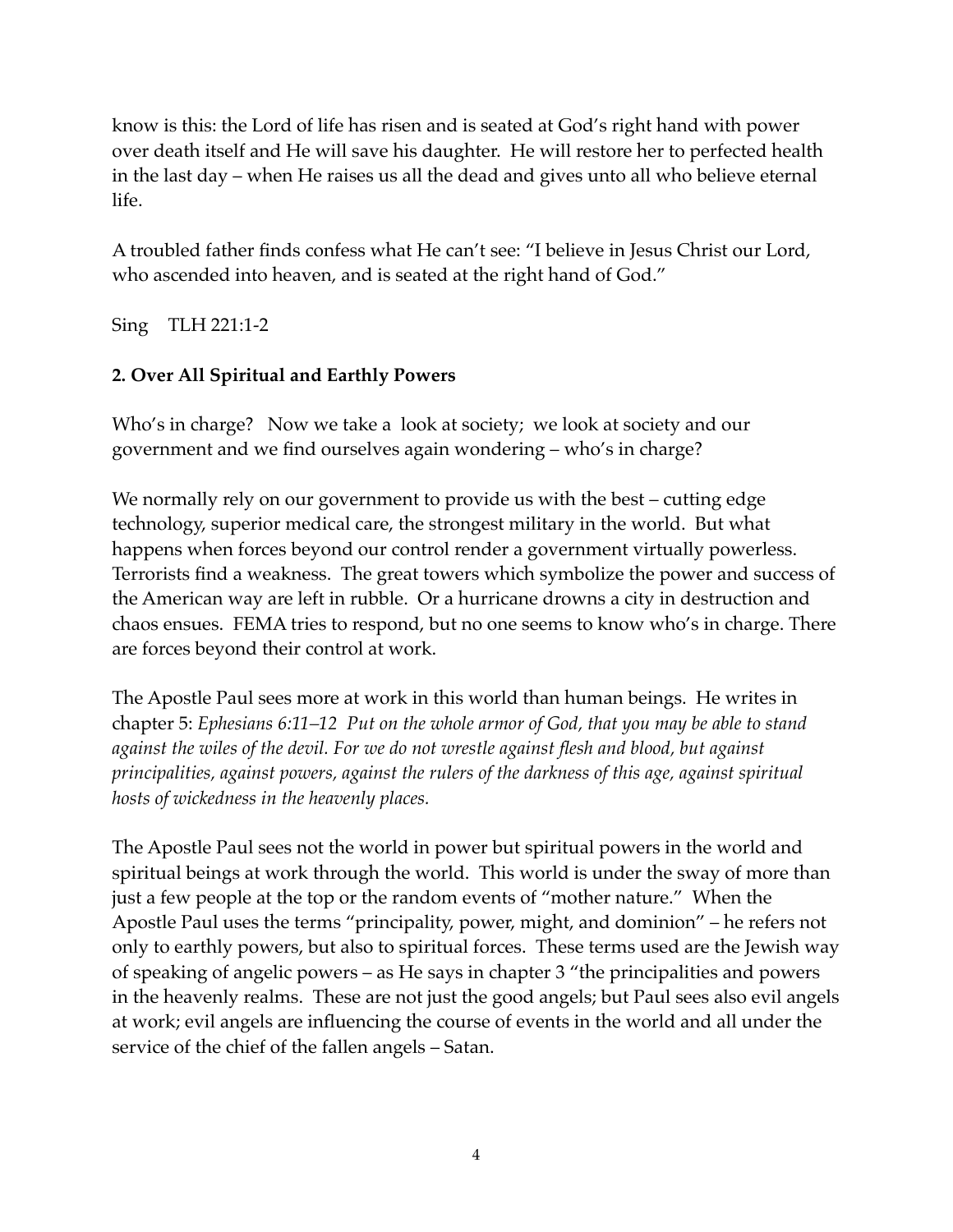We should quickly realize how limited and small we really are. It should show us how limited our government is. But at the same time we should remember that these spiritual powers in the heavenly realms are also limited. These angels are created beings just like you and me – and whether good or bad, whether , they must bow to the rule of another.

*20 He raised Jesus Christ from the dead and seated Him at His right hand in the heavenly places, 21 far above all principality and power and might and dominion, and every name that is named, not only in this age but also in that which is to come. 22 And He put all things under His feet, and gave Him to be head over all things to the church, 23 which is His body, the fullness of Him who fills all in all.*

All creation bows to the risen Lord. He is above and beyond all earthly powers; He is above and beyond all spiritual powers. Both in this age and in the age to come. Luther expresses this in his *Large Catechism*:"The devil and all powers, therefore, must be subject to him and lie beneath his feet until finally, at the last day, he will completely divide and separate us from the wicked world, the devil, death, sin, etc."

Christ is at the right hand of God which means His power is unlimited; and for us who believe this is a marvelous comfort. For we know that, as our text says, His power is toward you who believe. "He rules for you." whether terrorists, hurricanes, or the spiritual forces that are at work behind the scenes – Jesus Christ is Lord of all and they are under merely His footstool. He works all things together for your good – for the good of His people and His kingdom. It is not about cutting edge technology, or superior medical care, or the strength of our military that will secure your interests and safety. Rather it is the One who is seated at the right hand with power. That you may know what is the exceeding greatness of His power toward us who believe.

Sing TLH 221:3-4

## **3. Over the Church, Filling the Church, and For the Church**

Who's in charge? We finally take a look now at the Church – the assembly and fellowship of believers. As we see Christians troubled; when no one seems to be getting along; when there are problems that seem to have no solution, we might wonder, who's in charge?

A church should be able to trust its pastor and members should be able to trust one another. As questions, problems, conflict arise – a member should be able to go to the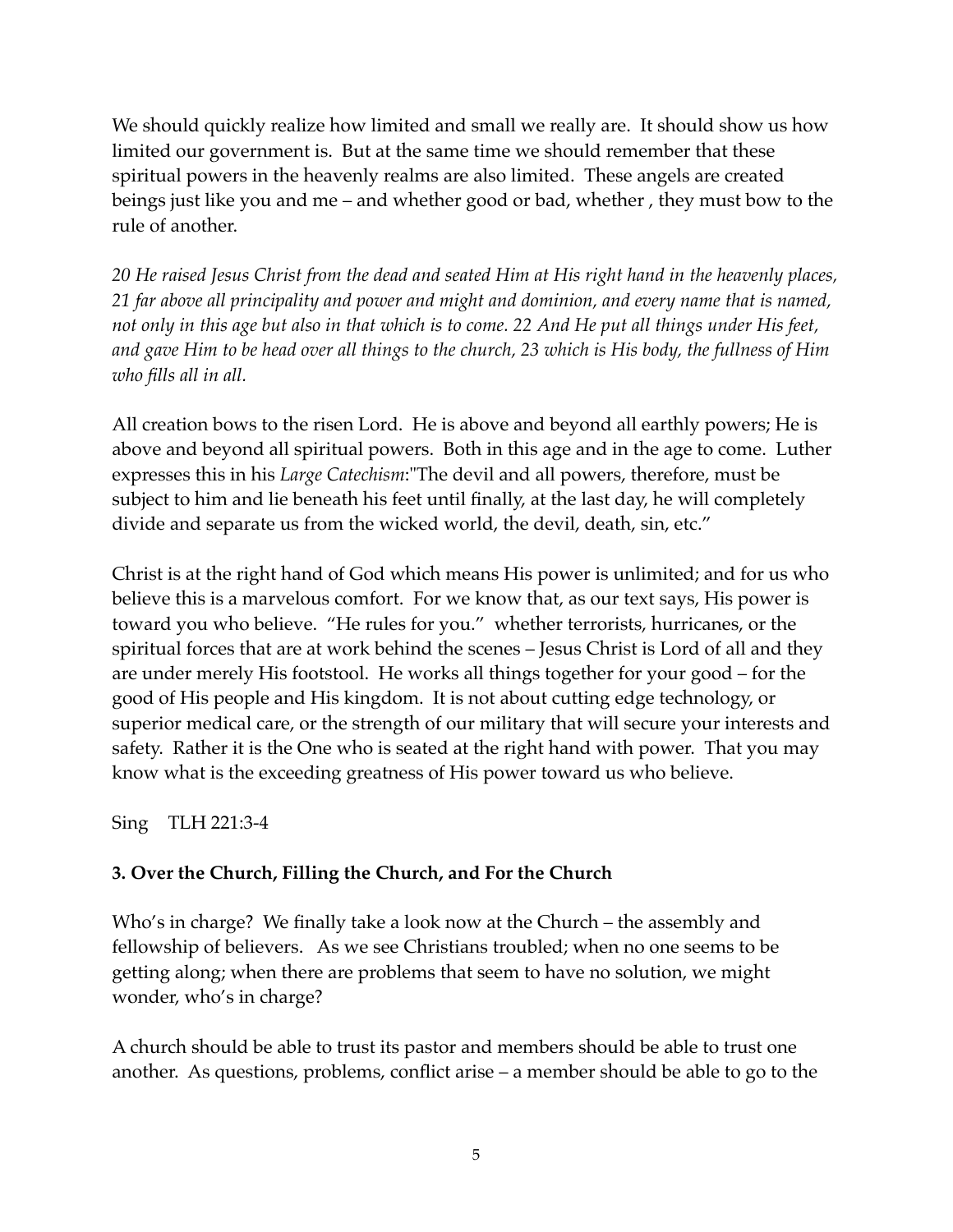pastor for answers, for solutions, to resolve conflict. He should be someone you can trust; who has answers.

But what happens when there is a question that he can't seem to answer? What happens when there is a problem that he can't seem to solve? What happens when there is a conflict that just seems to keep getting worse? We begin to wonder just who is in charge?

Don't you see how limited a pastor's power really is. When it comes to overcoming sin and evil in the lives of his members, he is proven powerless. But that is because the pastor is not seated at the right hand of God. Who is it that rules the church; who is it that we look to for answers, for solutions, for reconciliation?

# *22 And He put all things under His feet, and gave Him to be head over all things to the church, 23 which is His body, the fullness of Him who fills all in all.*

The ascension of our Lord should not be thought of as His departure. He does not leave us orphans. This is only a change in modes. No longer is He present visibly – instead, He is at the right hand of God now, which means His work in the church is through the word and sacrament as He comes to us in His Spirit.

In these words, in the water, in bread and wine, Christ brings His unlimited power into our midst. He joins us together as one body with Him as the head so that He might answer our questions, solve our problems, and resolve our conflicts.

But He does not do so in the ways we might expect. His answer, His solution, His resolution is not by force or co-ersion; it is not by telling us what to do or what they must do for us first. His power is the gospel and His persuasion is love. He fills us with Himself by proclaiming His death for us; by sacrificing all things in His humiliation and giving us all things in His exaltation.

His answer, His solution, His resolution – these are matters of faith. "…that you may know what is the exceeding greatness of His power toward us who believe." He is over the Church, He fills the Church, and He exercises His power for the Church.

"The Formula of Concord is clear when it expresses this: "We hold … that in His Church and congregation on earth, He is present as Mediator, Head, King, and High Priest, not in part, or one half of Him only, but the entire Person of Christ is present … Christ now is present and operates in His Church only according to His Godhead, i.e.,